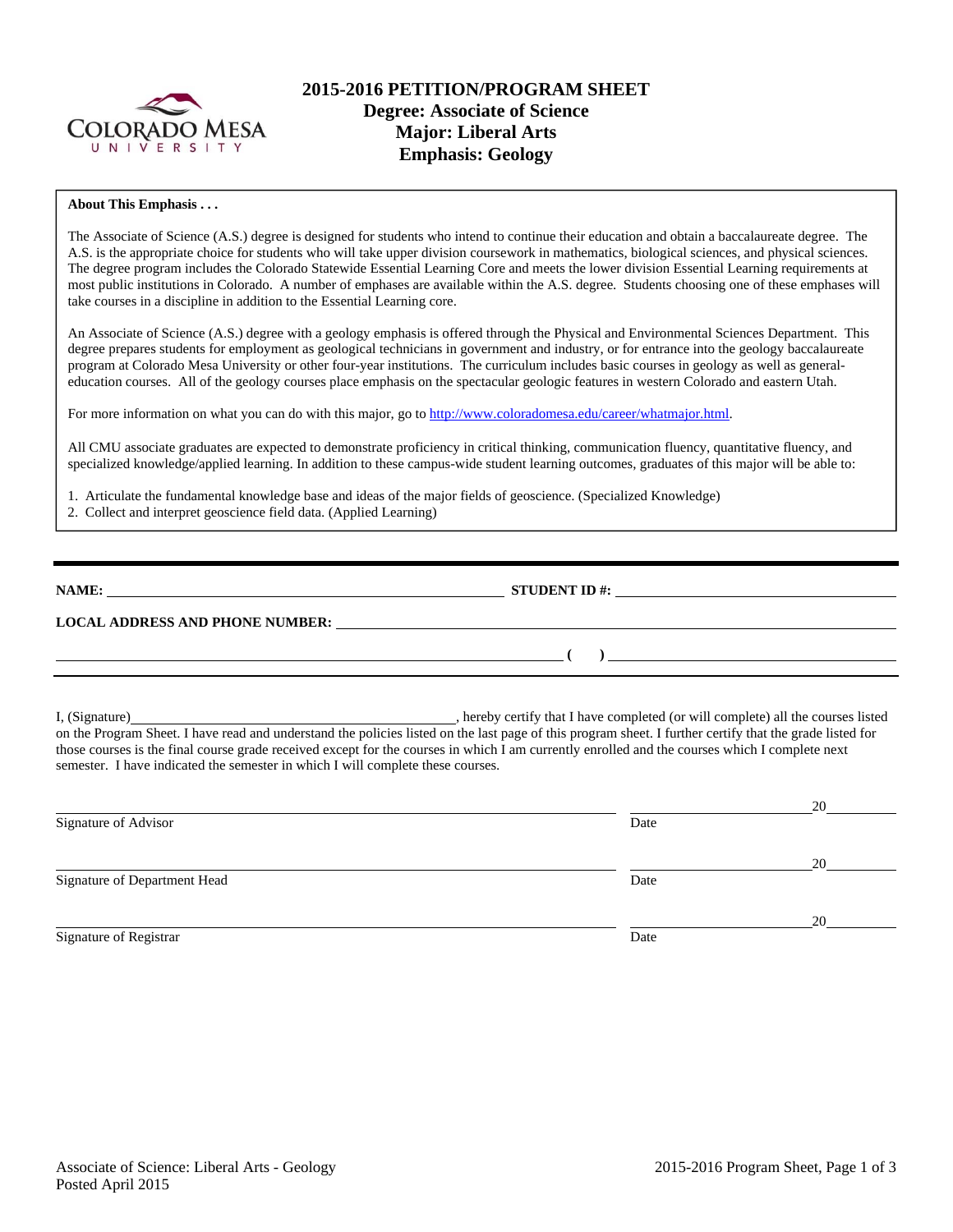#### **DEGREE REQUIREMENTS:**

- 60 semester hours total ( A minimum of 16 taken at CMU in no fewer than two semesters).
- 2.00 cumulative GPA or higher in all CMU coursework and a grade of "C" or better must be earned toward the major content area.
- A grade of "C" or higher must be earned in all Essential Learning courses in order to be accepted for the transfer under the Core Transfer Agreements.
- Pre-collegiate courses (usually numbered below 100) cannot be used for graduation.
- A student must follow the CMU graduation requirements either from 1) the program sheet for the major in effect at the time the student officially declares a major; or 2) a program sheet for the major approved for a year subsequent to the year during which the student officially declares the major and is approved for the student by the department head. Because a program may have requirements specific to the degree, the student should check with the faculty advisor for additional criteria. It is the student's responsibility to be aware of, and follow, all requirements for the degree being pursued. Any exceptions or substitutions must be approved by the student's faculty advisor and Department Head.
- When filling out the program sheet a course can be used only once.
- See the "Undergraduate Graduation Requirements" in the catalog for additional graduation information.

**ESSENTIAL LEARNING REQUIREMENTS** (31 semester hours) See the current catalog for a list of courses that fulfill the requirements below. If a course is on the Essential Learning list of options and a requirement for your major, you must use it to fulfill the major requirement and make a different selection within the Essential Learning requirement. The Essential Learning capstone course and co-requisite Essential Speech course (required for bachelor's degrees) cannot be used as options for the below requirements.

| <b>English</b> (6 semester hours, must receive a grade of "C" or better and |   |  |
|-----------------------------------------------------------------------------|---|--|
| must be completed by the time the student has 60 semester hours.)           |   |  |
| <b>ENGL 111 English Composition</b>                                         | 3 |  |
| <b>ENGL 112 English Composition</b>                                         | 3 |  |

Course No Title Sem.hrs Grade Term/Trns

**Math** MATH 113 **or higher** (3 semester hours, must receive a grade of "C" or better, must be completed by the time the student has 60 semester hours.)

MATH 113 College Algebra 4\* \*3 credits apply to the Essential Learning requirements and 1 credit applies to Geology Specialization Courses

\_\_\_\_\_\_ \_\_\_\_ \_\_\_\_\_\_\_\_\_\_\_\_\_\_\_\_\_\_\_\_\_\_\_\_ \_\_\_\_ \_\_\_\_\_ \_\_\_\_\_\_\_\_

\_\_\_\_\_\_ \_\_\_\_ \_\_\_\_\_\_\_\_\_\_\_\_\_\_\_\_\_\_\_\_\_\_\_\_ \_\_\_\_ \_\_\_\_\_ \_\_\_\_\_\_\_\_ \_\_\_\_\_\_ \_\_\_\_ \_\_\_\_\_\_\_\_\_\_\_\_\_\_\_\_\_\_\_\_\_\_\_\_ \_\_\_\_ \_\_\_\_\_ \_\_\_\_\_\_\_\_

**Humanities** (3 semester hours)

**Social and Behavioral Sciences** (6 semester hours)

**Natural Sciences** (7 semester hours, one course must include a lab)

| <b>HIST</b> | <b>History</b> (3 semester hours) |  |  |  |
|-------------|-----------------------------------|--|--|--|

**Fine Arts** (3 semester hours) \_\_\_\_\_\_ \_\_\_\_ \_\_\_\_\_\_\_\_\_\_\_\_\_\_\_\_\_\_\_\_\_\_\_\_ \_\_\_\_ \_\_\_\_\_ \_\_\_\_\_\_\_\_

Course No Title Sem.hrs Grade Term/Trns

#### **WELLNESS REQUIREMENT** (2 semester hours)

| <b>KINE 100</b> | <b>Health and Wellness</b> |  |  |
|-----------------|----------------------------|--|--|
| KINA 1          |                            |  |  |

# **GEOLOGY EMPHASIS CORE REQUIREMENTS**

(27 semester hours)

#### **Core Classes**

|                 | Must choose either: GEOL 111/111L or GEOL 113/113L                 |   |  |
|-----------------|--------------------------------------------------------------------|---|--|
| GEOL 111        | Principles of Physical Geology 3                                   |   |  |
|                 | GEOL 111L Principles of Physical Geology                           |   |  |
|                 | Lab                                                                |   |  |
| OR              |                                                                    |   |  |
|                 | GEOL 113 Field Based Intro to Physical                             |   |  |
|                 | Geology                                                            | 3 |  |
|                 | GEOL 113L Field Based Intro to Physical                            |   |  |
|                 | Geology Lab                                                        |   |  |
|                 | Either GEOL 111/111L or GEOL 113/113L may be taken for credit, but |   |  |
| not both.       |                                                                    |   |  |
| <b>GEOL 112</b> | Principles of Historical Geology3                                  |   |  |
| GEOL 112L       | Principles of Historical Geology 1                                 |   |  |
|                 | Lab                                                                |   |  |
| <b>GEOL 250</b> | Environmental Geology                                              | 3 |  |

### **Required Geology Specialization Courses** (16 Semester Hours) To be

|  | selected in consultation with student's advisor<br>*MATH 113 College Algebra |  |  |
|--|------------------------------------------------------------------------------|--|--|
|  | GEOG 131 Intro to Cartography                                                |  |  |
|  |                                                                              |  |  |
|  |                                                                              |  |  |
|  |                                                                              |  |  |
|  |                                                                              |  |  |
|  |                                                                              |  |  |
|  |                                                                              |  |  |
|  |                                                                              |  |  |